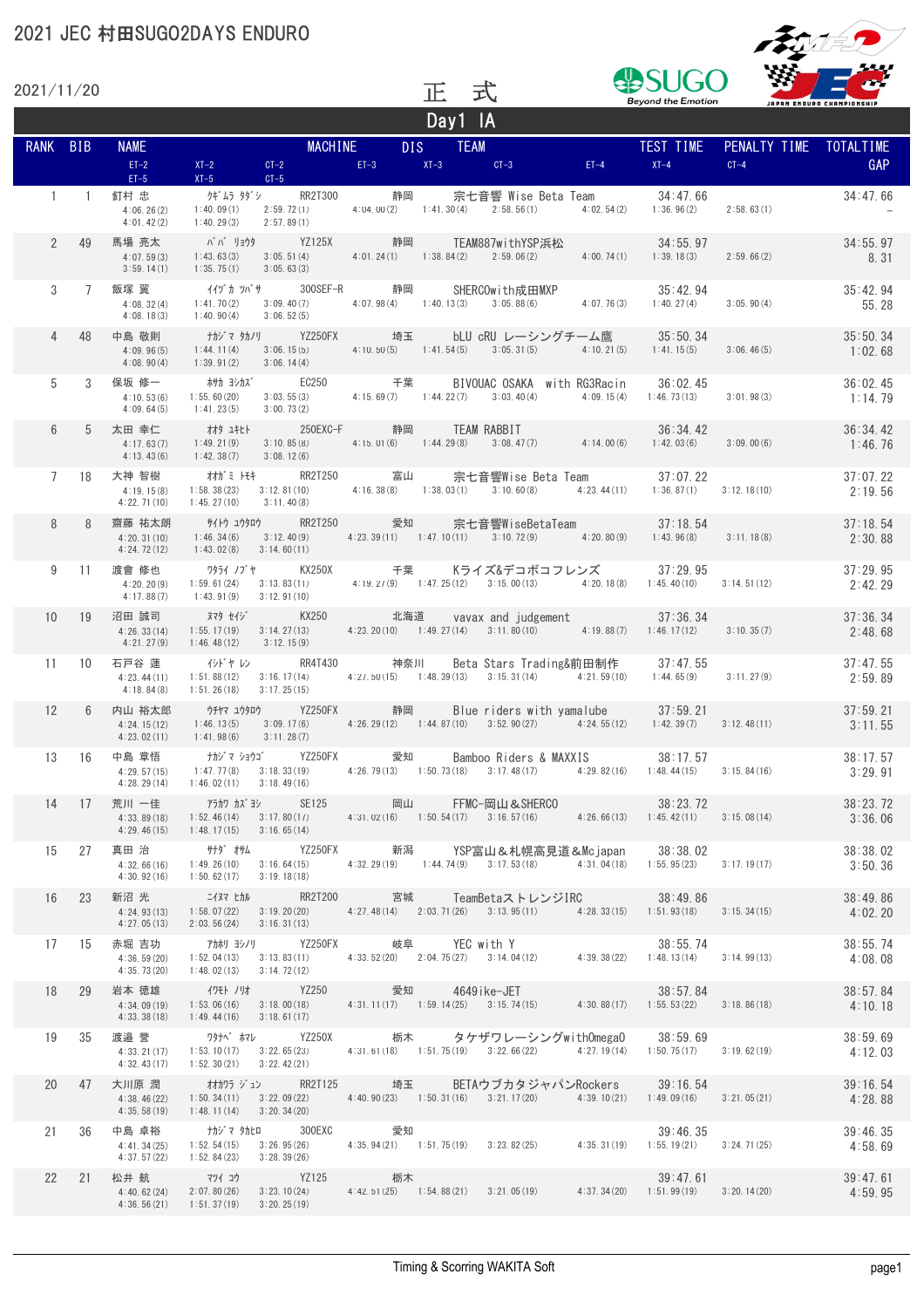

|             | 2021/11/20                                         |                                     |                                        |                                        |                   | 正                  | 式                                       | m<br>YЯ<br><b>Beyond the Emotion</b><br>JAPAN ENDURO CHAMPIONSHIP |                         |                         |                         |
|-------------|----------------------------------------------------|-------------------------------------|----------------------------------------|----------------------------------------|-------------------|--------------------|-----------------------------------------|-------------------------------------------------------------------|-------------------------|-------------------------|-------------------------|
|             |                                                    |                                     |                                        |                                        |                   | Day1 IA            |                                         |                                                                   |                         |                         |                         |
| <b>RANK</b> | <b>BIB</b>                                         | <b>NAME</b>                         |                                        | <b>MACHINE</b>                         |                   | DIS.               | <b>TEAM</b>                             |                                                                   | TEST TIME               | PENALTY TIME            | TOTALTIME               |
|             |                                                    | $ET-2$<br>$ET-5$                    | $XT-2$<br>$XT-5$                       | $CT-2$<br>$CT-5$                       | $ET-3$            | $XT-3$             | $CT-3$                                  | $ET-4$                                                            | $XT-4$                  | $CT-4$                  | GAP                     |
| 23          | 28                                                 | 阿部 道夫<br>4:38.45(21)<br>4:39.31(23) | 7ベ ミチオ<br>1:54.15(18)<br>1:52.57(22)   | YZ250X<br>3:21.54(21)<br>3:25.05(23)   | 宮城<br>4:38,98(22) | 1:50.25(15)        | H T Swith N Astyle<br>3:22.47(21)       | 4:41.15(23)                                                       | 39:47.92<br>2:02.85(25) | 3:21.15(22)             | 39:47.92<br>5:00.26     |
| 24          | 26                                                 | 大川 誠<br>4:42.05(26)<br>4:44.95(24)  | オオカワ マコト<br>1:55.69(21)<br>1:51.97(20) | 150SX<br>3:23.34(25)<br>3:23.46(22)    | 4:43.06(26)       | 神奈川<br>1:57.23(24) | MondoMoto Rockers<br>3:23.48(23)        | 4:41.66(24)                                                       | 40:04.75<br>1:53,60(20) | 3:24.26(24)             | 40:04.75<br>5:17.09     |
| 25          | 44                                                 | 橋口 元<br>4:49.14(27)<br>4:53.80(26)  | ハシグチ ゲン<br>2:10.01(27)<br>2:04.74(25)  | YZ250X<br>3:28.48(27)<br>3:27.37(25)   | 4:46.63(27)       | 神奈川<br>1:56.87(23) | mont-bell with<br>3:23.74(24)           | フレアライ<br>4:44.54(25)                                              | 41:14.25<br>2:03.50(26) | 3:25.43(26)             | 41:14.25<br>6:26.59     |
| 26          | 31                                                 | 後藤 敏文<br>4:38.54(23)<br>4:49.58(25) | ゴけり<br>2:05.82(25)<br>2:17.69(26)      | CRF450RX<br>3:17,24(16)<br>3:25.26(24) | 4:42.40(24)       | 埼玉<br>1:56.54(22)  | HondaブルーヘルメットMSC                        | $3:29.59(26)$ $4:49.43(26)$                                       | 40:54.76<br>2:01.03(24) | 00:58:00<br>3:21.64(23) | 1:38:54.76<br>:04:07.10 |
| <b>DNF</b>  | 9                                                  | 榎田 諒介<br>4:05,50(1)                 | エノキタ゛ リョウスケ<br>1:46.64(7)              | YZ250FX<br>3:00, 29(2)                 | 愛知<br>4:04,74(3)  | 1:43.69(6)         | BambooRiders&LucernValley<br>3:00,02(3) |                                                                   | 17:40.88                |                         | 17:40.88                |
|             | Number of Starters.:27<br>Number of Finishers.: 26 |                                     |                                        |                                        |                   |                    |                                         |                                                                   |                         |                         |                         |

DNS:0 DNF:1 DQ:0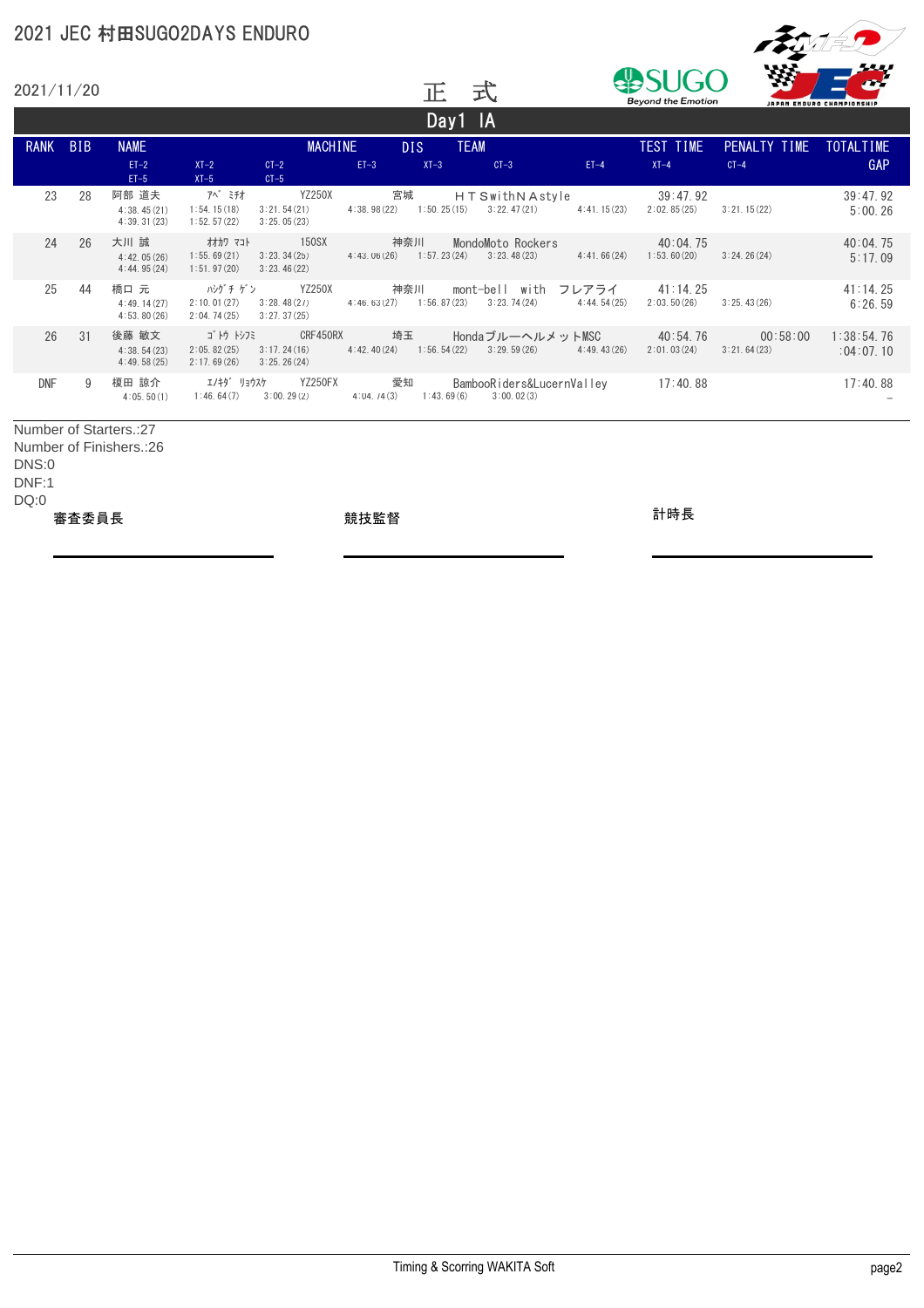2021/11/20



JGO

| ZUZ 17 1 17 ZU |               |                                             |                                                        |                                                       | ᄕ                                                                                                                                                                             |                      | 工                     | <b>Beyond the Emotion</b> |                        | JAPAN ENDURO CHAMPIONSHIP |
|----------------|---------------|---------------------------------------------|--------------------------------------------------------|-------------------------------------------------------|-------------------------------------------------------------------------------------------------------------------------------------------------------------------------------|----------------------|-----------------------|---------------------------|------------------------|---------------------------|
|                |               |                                             |                                                        |                                                       |                                                                                                                                                                               | $\overline{Day1}$ IB |                       |                           |                        |                           |
| RANK BIB       |               | <b>NAME</b>                                 |                                                        | MACHINE                                               |                                                                                                                                                                               |                      |                       |                           | PENALTY TIME TOTALTIME |                           |
|                |               | $ET-2$                                      |                                                        |                                                       | $XT-2$ CT-2 ET-3 $XT-3$ CT-3 ET-4 $XT-4$ $XT-4$                                                                                                                               |                      |                       |                           | $CT-4$                 | <b>GAP</b>                |
|                | 1 133         | $ET-5$<br>酢崎 友哉<br>4:23.05(1)<br>4:19.34(1) | スザキトモヤ<br>1:46.55(1)<br>1:41.22(1)                     | $XT-5$ $CT-5$<br>3:11.29(1)<br>3:12.98(1)             | KX250SE 千葉 成田MXパークwithピュアテック 37:02.07<br>$4:17.70(1)$ $1:46.26(1)$ $3:11.62(1)$ $4:17.65(1)$ $1:42.39(1)$                                                                     |                      |                       |                           | 3:12.02(1)             | 37:02.07                  |
|                | 2 154         | 馬場 崇行<br>4:25.87(2)<br>4:36.49(3)           | 1:49.89(2)<br>1:50.53(2)                               | 3:21.20(5)                                            | ババ タカユキ     RR2T300      北海道    VAVAX and JUDGEMENT withBeta<br>$3:15.78(2)$ $4:25.82(2)$ $1:51.25(3)$ $3:19.88(3)$ $4:30.40(2)$ $1:49.40(3)$                                 |                      |                       | 38:36.69                  | 3:20.18(4)             | 38:36.69<br>1:34.62       |
|                | $3 \quad 117$ | 富永 陽平<br>4:37.17(3)<br>4:31.55(2)           | 1:57.80(8)<br>1:55, 88(7)                              | 3:18,87(3)                                            |                                                                                                                                                                               |                      |                       | 38:58.63<br>1:46.86(2)    | 3:16.85(2)             | 38:58.63<br>1:56.56       |
|                | 4 101         | 山西 利康<br>4:42.43(6)<br>4:43.85(8)           | 1:58.33(10)<br>1:55.02(5)                              | 3:22.97(7)                                            | ヤマニシートシヤス YZ250 神奈川<br>$3:19.29(3)$ $4:42.22(6)$ $1:54.24(6)$ $3:20.52(5)$ $4:38.73(4)$ $1:59.90(14)$ $3:23.29(9)$                                                            |                      | フレアライン&MOTUL 40:00.79 |                           |                        | 40:00.79<br>2:58.72       |
|                | 5 141         | 長嶋 雅士<br>4:42.27(5)<br>4:39.00(4)           | 2:07.93(21)<br>1:54.57(4)                              | 3:17.94(2)                                            | $3:23.21(6)$ $4:42.84(7)$ $2:08.90(18)$ $3:23.19(10)$ $4:42.68(7)$ $2:03.32(20)$                                                                                              |                      | NAGmotors & BETA      | 40:25.14                  | 3:19.29(3)             | 40:25.14<br>3:23.07       |
|                | 6 148         | 青木 琥珀<br>4:46.02(8)<br>4:42.62(6)           | アオキ コハク<br>2:07.58(19)<br>1:57.32(13)                  | 3:20.74(4)                                            | RR2T125     埼玉    NAGmotors&BETA&国際学院高    40:31.44<br>$3:21.58(5)$ $4:47.70(9)$ $2:02.39(15)$ $3:21.83(6)$ $4:45.25(9)$ $1:56.92(8)$                                          |                      |                       |                           | 3:21.49(6)             | 40:31.44<br>3:29.37       |
|                | 7 164         | 小野 勝則<br>4:40.03(4)<br>4:46.14(9)           | オノ カツノリ<br>2:02.38(13)<br>2:08.08(20)                  | YZ250FX<br>3:26.72(9)                                 | YZ250FX 福島 Team510 40:34.13<br>3:23.27(7) 4:41.65(5) 1:59.72(13) 3:23.91(11) 4:41.41(6) 1:58.35(11) 3:22.47(8)                                                                |                      |                       |                           |                        | 40:34.13<br>3:32.06       |
|                | 8 102         | 福岡 直樹<br>4:49.15(10)<br>4:50.23(11)         | フクオカ ナオキ<br>1:56.08(7)<br>1:56.02(8)                   | 3:28.72(10)                                           | 2250X 静岡 Team YMC&YEC 40:44.59<br>3:27.45(12) 4:44.41(8) 1:53.45(5) 3:27.19(15) 4:46.54(13) 1:56.53(7) 3:28.82(16)                                                            |                      |                       |                           |                        | 40:44.59<br>3:42.52       |
|                | 9 108         | 平野 拓実<br>4:51.28(13)<br>4:55.89(15)         | ヒラノ タクミ<br>1:56.00(6)<br>1:55.82(6)                    | 3:34.82(21)                                           | YZ125X 静岡 YEC with Y 41:52.38(17) 41:19.16<br>3:29.88(15) 4:51.84(14) 1:56.36(7) 3:31.04(22) 4:52.38(17) 1:54.45(4) 3:29.40(18)                                               |                      |                       |                           |                        | 41:19.16<br>4:17.09       |
|                | 10 174        | 高見 良隆<br>4:59.72(22)<br>4:56.34(17)         | タカミ ヨシタカ<br>2:04.99(18)<br>$1:57.09(11)$ $3:30.66(15)$ |                                                       |                                                                                                                                                                               |                      |                       |                           |                        | 41:35.83<br>4:33.76       |
|                | 11 120        | 田中 弘行<br>4:51.01(12)<br>4:50.72(13)         | タナカ ヒロユキ<br>2:03.77(15)<br>1:57.23(12)                 | 3:31.77(17)                                           | $3:31.59(21)$ $4:53.64(17)$ $2:10.91(20)$ $3:30.64(21)$ $4:52.79(20)$ $1:57.63(9)$ $3:29.71(20)$                                                                              |                      |                       |                           |                        | 41:41.41<br>4:39.34       |
|                | 12 115        | 増田 健太<br>4:53.29(16)<br>4:48.22(10)         | 2:22.03(23)<br>$1:58.29(15)$ $3:29.99(11)$             |                                                       | マスダ ケンタ      YZ250X      静岡<br>$3:27.10(11)$ $4:48.19(10)$ $2:11.42(21)$ $3:22.95(7)$ $4:44.46(8)$ $2:09.76(23)$ $3:26.37(13)$                                                | 寿                    |                       | 41:42.07                  |                        | 41:42.07<br>4:40.00       |
|                | 13 138        | 田崎 一磨<br>4:49.29(11)<br>5:00, 29(20)        | 2:32.77(26)<br>2:01.50(18)                             | タザキ カズマ           YZ250FX           北海道<br>3:21.49(6) | * 7     YZ250FX       北海道    高見道                           41:46.06<br>3:23.69(8)     4:50.44(13)   2:15.81(24)   3:23.16(8)     4:45.85(11)   2:01.52(18)    3:20.25(5)      |                      |                       |                           |                        | 41:46.06<br>4:43.99       |
|                | 14 135        | 田村 公邦<br>5:10.63(27)<br>4:56.06(16)         | $1:52.27(3)$ $3:30.39(13)$                             | $1:54.86(4)$ $3:32.03(22)$                            | 静岡 TEAM RABBIT 41:50.37<br>5:01.16(24) 2:03.18(16) 3:27.33(16) 4:55.52(21) 1:58.03(10) 3:28.91(17)                                                                            |                      |                       |                           |                        | 41:50.37<br>4:48.30       |
|                | 15 107        | 草木 幸多郎<br>4:55.09(19)<br>4:52.00(14)        | 2:10.93(22)                                            | 3:31.56(16)                                           | クサキ コウタロウ      FE250         神奈川 カミナリー門 ハスクバーナ川   41:52.65<br>$1:59.31(12)$ $3:30.09(17)$ $4:53.70(18)$ $1:57.53(10)$ $3:29.51(18)$ $4:51.04(16)$ $2:11.63(24)$ $3:30.26(21)$ |                      |                       |                           |                        | 41:52.65<br>4:50.58       |
|                | 16 137        | 横沢 諒太<br>4:54.76(17)<br>4:57.68(18)         | 1:55.98(5)<br>$1:58.02(14)$ $3:33.53(19)$              |                                                       | ヨコサワリョウタ YZ450FX 岩手 釜石S.S.FWith ChickenRacing 41:56.71<br>$3:33.07(24)$ $5:00.45(23)$ $1:58.07(11)$ $3:29.47(17)$ $4:58.92(23)$ $2:08.23(21)$                                 |                      |                       |                           | 3:28.53(15)            | 41:56.71<br>4:54.64       |
|                | 17 103        | 産方 卓也<br>4:57.28(20)<br>5:03.95(22)         | $2:10.56(21)$ $3:30.37(12)$                            |                                                       | ウブカタ タクヤ    RR2T125    神奈川   Beta ウブカタジャパン       42:04.26<br>2:03.85(16) 3:31.44(20) 4:58.84(22) 2:00.79(14) 3:30.36(20) 4:52.43(18) 1:54.87(5) 3:29.52(19)                   |                      |                       |                           |                        | 42:04.26<br>5:02.19       |
|                | 18 110        | 和田 考平<br>4:58.75(21)<br>4:57.77(19)         | 1:59.42(16)                                            | $2:02.66(14)$ $3:37.26(25)$<br>3:32.28(18)            |                                                                                                                                                                               |                      |                       | 42:10.87                  |                        | 42:10.87<br>5:08.80       |
|                | 19 142        | 藤村 昂矢<br>4:42.88(7)<br>4:42.41(5)           | 1:56.73(10)                                            | 4:24.22(27)                                           | フジムラ タカヤ    YZ250X     埼玉    レーシングチーム鷹         42:25.21<br>$1:58.91(11)$ $3:25.00(10)$ $4:40.27(4)$ $2:46.19(26)$ $3:20.35(4)$ $4:45.91(12)$ $2:17.30(25)$ $3:25.04(11)$      |                      |                       |                           |                        | 42:25.21<br>5:23.14       |
|                | 20 147        | 甲斐 貴久<br>4:46.44(9)<br>5:02.37(21)          | カイ タカヒサ<br>2:24.05(24)<br>2:24.92(23)                  | 3:41.87(24)                                           | CRF250RX 熊本 御所オートランド@熊本 42:30.34<br>$3:23.88(9)$ $4:53.08(16)$ $2:22.13(25)$ $3:25.29(12)$ $4:41.29(5)$ $2:01.25(17)$ $3:23.77(10)$                                           |                      |                       |                           |                        | 42:30.34<br>5:28.27       |
|                | 21 166        | 世利 和輝<br>4:53, 17(15)<br>5:06.47(24)        | 1:54.75(3)<br>1:59.84(17)                              | 3:33.93(20)                                           | $3:29.49(14)$ $5:45.86(27)$ $1:47.66(2)$ $3:32.82(23)$ $5:01.02(25)$ $1:59.63(13)$ $3:31.90(22)$                                                                              |                      |                       |                           |                        | 42:36.54<br>5:34.47       |
|                | 22 111        | 山口 昌也<br>5:02.47(24)<br>5:12.41(25)         | 1:56.38(9)                                             | 3:51.34(25)                                           | ヤマケ チ マサナリ YZ250X 福島 CNPwithNAstyle 42:42.39<br>2:07.66(20) 3:33.02(23) 4:56.18(20) 1:57.37(9) 3:33.12(24) 5:00.79(24) 1:55.89(6) 3:35.76(23)                                 |                      |                       |                           |                        | 42:42.39<br>5:40.32       |

正式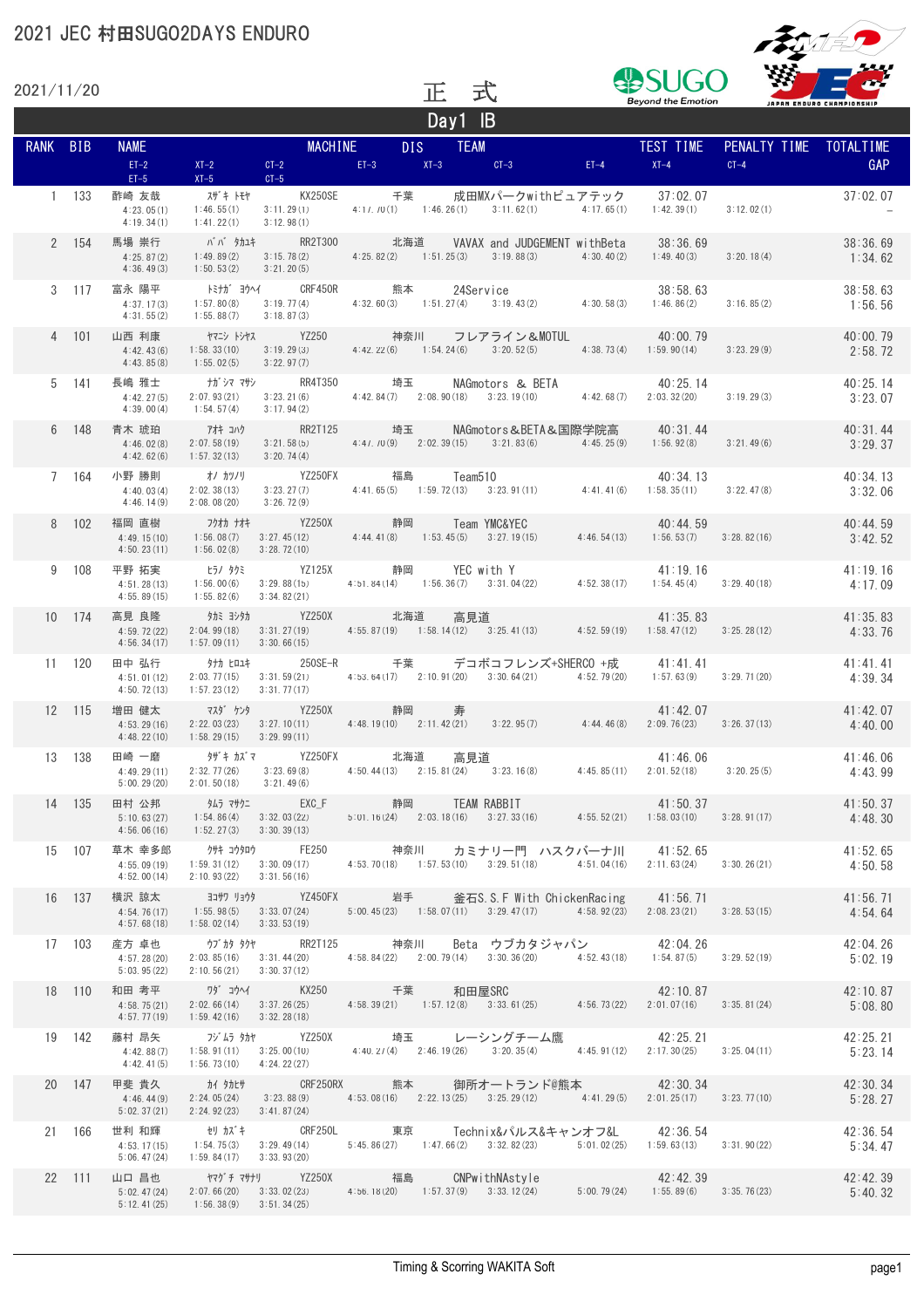

|             | 2021/11/20               |                                      |                                         |                                            |                                     | 正                           | 式                                                                 | <b>Beyond the Emotion</b><br>JAPAN ENDURO CHAMPIONSHIP |                          |                         |                        |
|-------------|--------------------------|--------------------------------------|-----------------------------------------|--------------------------------------------|-------------------------------------|-----------------------------|-------------------------------------------------------------------|--------------------------------------------------------|--------------------------|-------------------------|------------------------|
|             |                          |                                      |                                         |                                            |                                     | Day1 $IB$                   |                                                                   |                                                        |                          |                         |                        |
| <b>RANK</b> | <b>BIB</b>               | <b>NAME</b>                          |                                         | <b>MACHINE</b>                             |                                     | <b>TEAM</b><br>DIS.         |                                                                   |                                                        | TEST TIME                | PENALTY TIME TOTALTIME  |                        |
|             |                          | $ET-2$<br>$ET-5$                     | $XT-2$<br>$XT-5$                        | $CT-2$<br>$CT-5$                           | $ET-3$                              | $XT-3$                      | $CT-3$                                                            | $ET-4$                                                 | $XT-4$                   | $CT-4$                  | <b>GAP</b>             |
| 23          | 136                      | 萩野 優介<br>4:51.96(14)<br>4:50, 71(12) | ハギ ノ ユウスケ<br>2:29.47(25)<br>2:37.18(25) | 150XC-W<br>3:31.03(18)<br>3:35.76(23)      | 愛知                                  | $4:50.00(12)$ $2:06.89(17)$ | 3:30.24(19)                                                       | 4:47.44(14)                                            | 42:50.30<br>2:01,53(19)  | 3:38.09(25)             | 42:50.30<br>5:48.23    |
| 24          | 100                      | 安喰 好二<br>5:00, 92(23)<br>5:05.37(23) | アゲイヨシジ<br>1:58.14(9)<br>2:03.67(19)     | 250SEF-R<br>3:37,37(26)<br>3:35.19(22)     |                                     | 茨城                          | 結城レーシング&SHERCO JAPAN<br>$5:02.51(25)$ $2:09.31(19)$ $3:39.46(26)$ | 5:03.56(26)                                            | 43:03.00<br>2:08, 47(22) | 3:39.03(26)             | 43:03.00<br>6:00.93    |
| 25          | 175                      | 蜂谷 敦<br>5:02.82(25)<br>5:56.53(27)   | ハチヤ アツシ<br>2:03.93(17)<br>2:31.64(24)   | CRF250RX<br>3:30,07(16)<br>3:30.65(14)     | 宮城<br>$4:51, 94(15)$ $2:12, 64(22)$ | <b>HTS</b>                  | 3:26.70(14)                                                       | 4:49.24(15)                                            | 43:23.81<br>2:01,04(15)  | 3:26.61(14)             | 43:23.81<br>6:21.74    |
| 26          | 116                      | 伊藤 智耶<br>4:55.02(18)<br>4:43.31(7)   | イトウ トモヤ<br>3:04.58(27)<br>2:47.64(26)   | <b>YZ250F</b><br>3:29.19(13)<br>3:23.01(8) | 北海道<br>$4:49.63(11)$ $2:13.43(23)$  |                             | $XPC$ Sunada Racing with 高見 $44:06.81$                            | $3:23.17(9)$ $4:45.64(10)$                             | 3:10.20(27)              | 3:21.99(7)              | 44:06.81<br>7:04.74    |
| 27          | 173                      | 重富 哲<br>5:04.45(26)<br>5:19.90(26)   | シゲトミ アキラ<br>2:16.52(22)<br>4:12.35(27)  | YZ250FX<br>3:42.09(27)<br>4:13.48(26)      | 北海道<br>5:07,25(26)                  | 3:23.00(27)                 | 3:42.04(27)                                                       | 5:13.84(27)                                            | 2:52.20(26)              | 00:16:00<br>3:50.80(27) | 1:04:57.92<br>27:55.85 |
|             |                          | Number of Starters.:27               |                                         |                                            |                                     |                             |                                                                   |                                                        |                          |                         |                        |
| DNS:0       | Number of Finishers.: 27 |                                      |                                         |                                            |                                     |                             |                                                                   |                                                        |                          |                         |                        |
| DNF:0       |                          |                                      |                                         |                                            |                                     |                             |                                                                   |                                                        |                          |                         |                        |
| DQ:0        |                          |                                      |                                         |                                            |                                     |                             |                                                                   |                                                        |                          |                         |                        |
|             | 審査委員長                    |                                      |                                         |                                            | 競技監督                                |                             |                                                                   |                                                        | 計時長                      |                         |                        |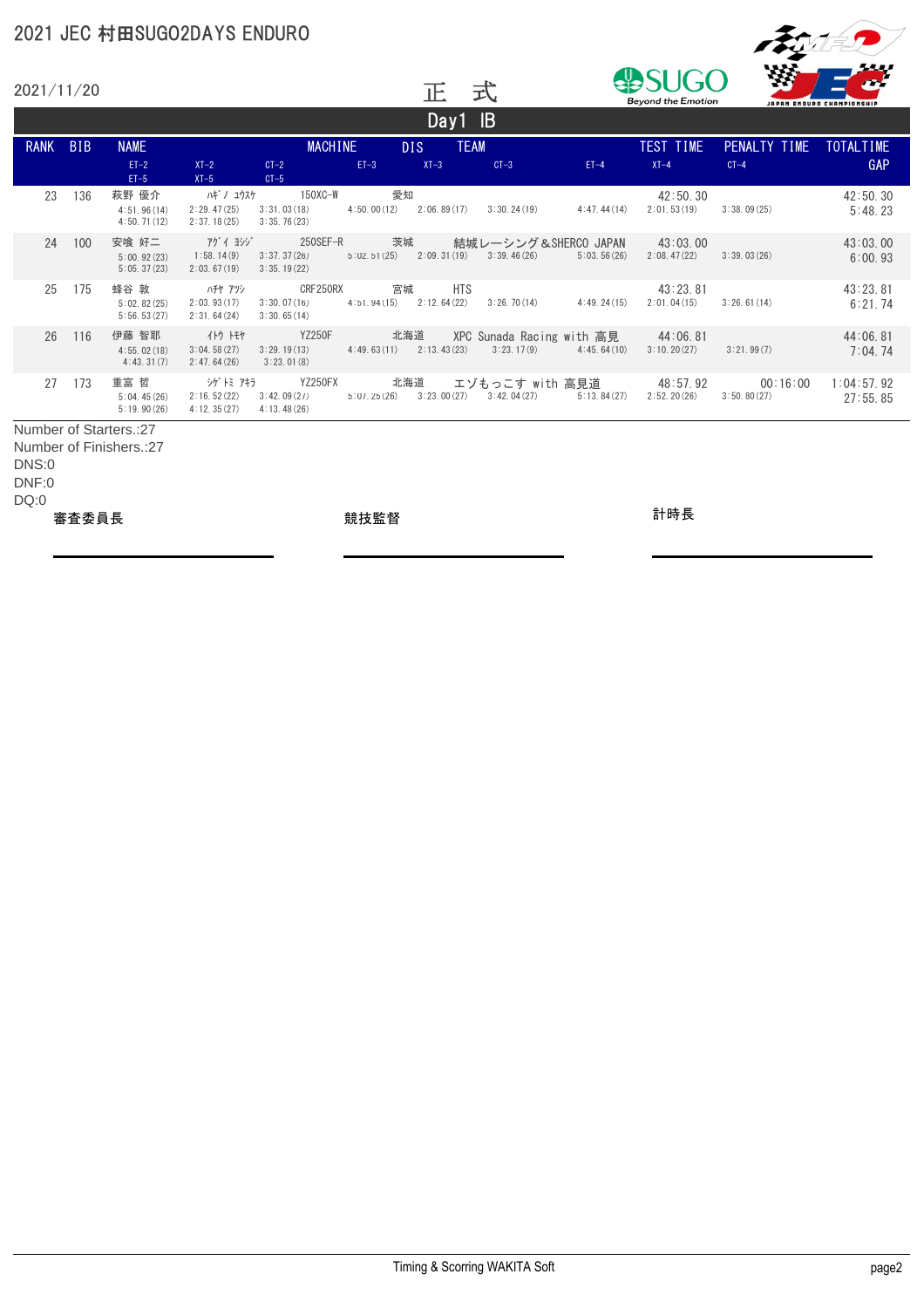

| 式<br>2021/11/20<br>正<br><b>Beyond the Emotion</b><br>JAPAN ENDURO CHAMPIONSHIP |               |                                                   |            |                                                                                                                                                         |                  |         |                                                     |        |                                        |                                                                                              |                     |
|--------------------------------------------------------------------------------|---------------|---------------------------------------------------|------------|---------------------------------------------------------------------------------------------------------------------------------------------------------|------------------|---------|-----------------------------------------------------|--------|----------------------------------------|----------------------------------------------------------------------------------------------|---------------------|
|                                                                                |               |                                                   |            |                                                                                                                                                         |                  | Day1 NA |                                                     |        |                                        |                                                                                              |                     |
| RANK BIB                                                                       |               | <b>NAME</b><br>$ET-2$                             |            | $XT-2$ $CT-2$ $ET-3$ $XT-3$ $CT-3$                                                                                                                      | MACHINE DIS TEAM |         |                                                     | $ET-4$ | TEST TIME<br>$XT-4$                    | PENALTY TIME TOTALTIME<br>$CT-4$                                                             | GAP                 |
|                                                                                | 1 316         | 向坊 拓巳<br>4:26.93(1)                               | 2:06,86(6) | ムカイボ゙ウ タクミ                 YZ250FX<br>$3:19.64(1)$ $4:22.36(1)$ $1:59.67(3)$ $3:18.05(1)$ $4:25.14(1)$ $1:50.69(1)$                                     |                  | 愛知      | STW&愛知みずほ大学with Bambo 29:07.33                      |        |                                        | 3:17.99(3)                                                                                   | 29:07.33            |
|                                                                                | 2 331         | 泉谷 之則                                             |            | イズタニ ユキノリ       TE 3001           京都         ビバーク大阪 × ハスクバーナ<br>$4:46.91(4)$ $1:51.50(2)$ $3:22.02(4)$                                                  |                  |         | $4:52.72(8)$ $1:47.74(1)$ $3:21.18(4)$ $4:43.36(4)$ |        | 29:57.15<br>1:50.85(2)                 | 3:20.87(4)                                                                                   | 29:57.15<br>49.82   |
|                                                                                | 3 326         | 4:32.64(2)                                        |            | ヤマゲ チ トモ YZ250X 神奈川 BASE CAMP RT<br>2:07.26 (7) 3:21.04 (3) 4:35.01 (2) 2:15.42 (12) 3:20.22 (3) 4:35.68 (2)                                            |                  |         |                                                     |        | 29:59.36<br>1:54.46(4)                 | 3:17.63(1)                                                                                   | 29:59.36<br>52.03   |
|                                                                                | 4 327         | 4:43.60(3)                                        |            | 森 慎太郎 モリ シンタロウ TE2501 神奈川 ピートモス・StarsTrading 30:00.75<br>1:48.81 (1) $3:27.73(5)$ $4:39.47(3)$ $1:55.73(2)$ $3:26.75(6)$ $4:39.79(3)$                   |                  |         |                                                     |        | 1:52, 19(3)                            | 3:26.68(6)                                                                                   | 30:00.75<br>53.42   |
|                                                                                | 5 319         | 金田 拓典<br>4:47.89(5)                               |            | $2:22.25(11)$ $3:21.00(2)$                                                                                                                              |                  |         | $4:46.58(4)$ $2:06.35(8)$ $3:19.96(2)$ $4:46.86(6)$ |        | 30:45.20<br>1:56.40(5)                 | 3:17.91(2)                                                                                   | 30:45.20<br>1:37.87 |
|                                                                                | 6 301         | 野頭 勝敏<br>4:52.53(7)                               |            | $2:11.89(8)$ $3:31.25(8)$                                                                                                                               |                  |         | $4:47.42(5)$ $2:00.66(4)$ $3:27.54(7)$ $4:47.56(7)$ |        | 31:02.23<br>1:56.79(6)                 | 3:26.59(5)                                                                                   | 31:02.23<br>1:54.90 |
|                                                                                | 7 305         | 黒岩 良夫<br>4:51.89(6)                               |            | クロイワ ヨンオ           YZ250X           東京         F・R・T闇雲&ロケットレーシン<br>2:05.04(5) 3:29.41(7) 4:51.30(6) 2:03.13(7) 3:24.62(5) 4:44.23(5) 2:07.53(10)        |                  |         |                                                     |        | 31:04.20                               | 3:27.05(7)                                                                                   | 31:04.20<br>1:56.87 |
|                                                                                | 8 346         |                                                   |            | 山口 大樹 イマゲチ ヒロキ YZ250FX 千葉 TOMOレーシング<br>4:53.44(8) 2:03.50(4) 3:29.24(6) 4:51.72(7) 2:01.69(6) 3:27.64(8) 4:51.03(8)                                     |                  |         |                                                     |        | 31:19.09<br>$2:04.67(9)$ $3:36.16(10)$ |                                                                                              | 31:19.09<br>2:11.76 |
|                                                                                | $9 \quad 308$ | 島根 寛光<br>5:10.75(12)                              |            | シマネーヒロミツ YZ125 茨城 MOTREC RC & M spray        32:26.49<br>2:26.56(12) 3:36.58(10) 4:57.79(10) 2:13.70(10) 3:31.84(10) 4:52.42(9)                         |                  |         |                                                     |        | 2:02.53(8)                             | 3:34.32(9)                                                                                   | 32:26.49<br>3:19.16 |
|                                                                                | 10 300        | 小島 竹輝                                             |            | コジマ タケテル MR250RACING 東京<br>$5:06,48(11)$ $2:14.66(10)$ $3:41.46(12)$ $5:08.38(11)$ $2:13.56(9)$ $3:41.58(13)$ $5:04.21(11)$ $2:07.80(11)$ $3:44.30(13)$ |                  |         | RIEJU Japan with Garage Koji 33:02.43               |        |                                        |                                                                                              | 33:02.43<br>3:55.10 |
|                                                                                | 11 317        | 5:05, 46(10)                                      |            | 中島 章裕     ナカジマ アキヒロ    300EXC<br>2:14.34(9) 3:40.75(11) 5:12.63(12) 2:14.28(11) 3:38.33(11) 5:12.63(12) 2:18.32(13) 3:40.75(11)                         |                  | 愛知      | Bamboo Riders & MAXXIS 33:17.49                     |        |                                        |                                                                                              | 33:17.49<br>4:10.16 |
|                                                                                | 12 343        | 5:15.16(13)                                       |            | 林 兼司 インタン アイエン YZ250FX 神奈川 フレアライン&前田製作 34:26.04<br>2:51.45(13) 3:42.94(13) 5:19.62(13) 2:19.44(13) 3:40.27(12) 5:21.73(13) 2:13.61(12) 3:41.82(12)      |                  |         |                                                     |        |                                        |                                                                                              | 34:26.04<br>5:18.71 |
|                                                                                | DNF 328       | 5:01.05(9)                                        |            | $1:59.29(3)$ $3:31.86(9)$ $4:53.10(9)$ $2:01.02(5)$ $3:27.97(9)$ $5:02.97(10)$                                                                          |                  |         |                                                     |        | 2:00.62(7)                             | 菊池 孝之    キクチ タカユキ     YZ250FX     東京    パワーテックレーシング      31:31.23     00:25:00<br>3:33,35(8) | 56:31.23            |
| DNS:0<br>DNF:1                                                                 |               | Number of Starters.:13<br>Number of Finishers.:12 |            |                                                                                                                                                         |                  |         |                                                     |        |                                        |                                                                                              |                     |

DQ:0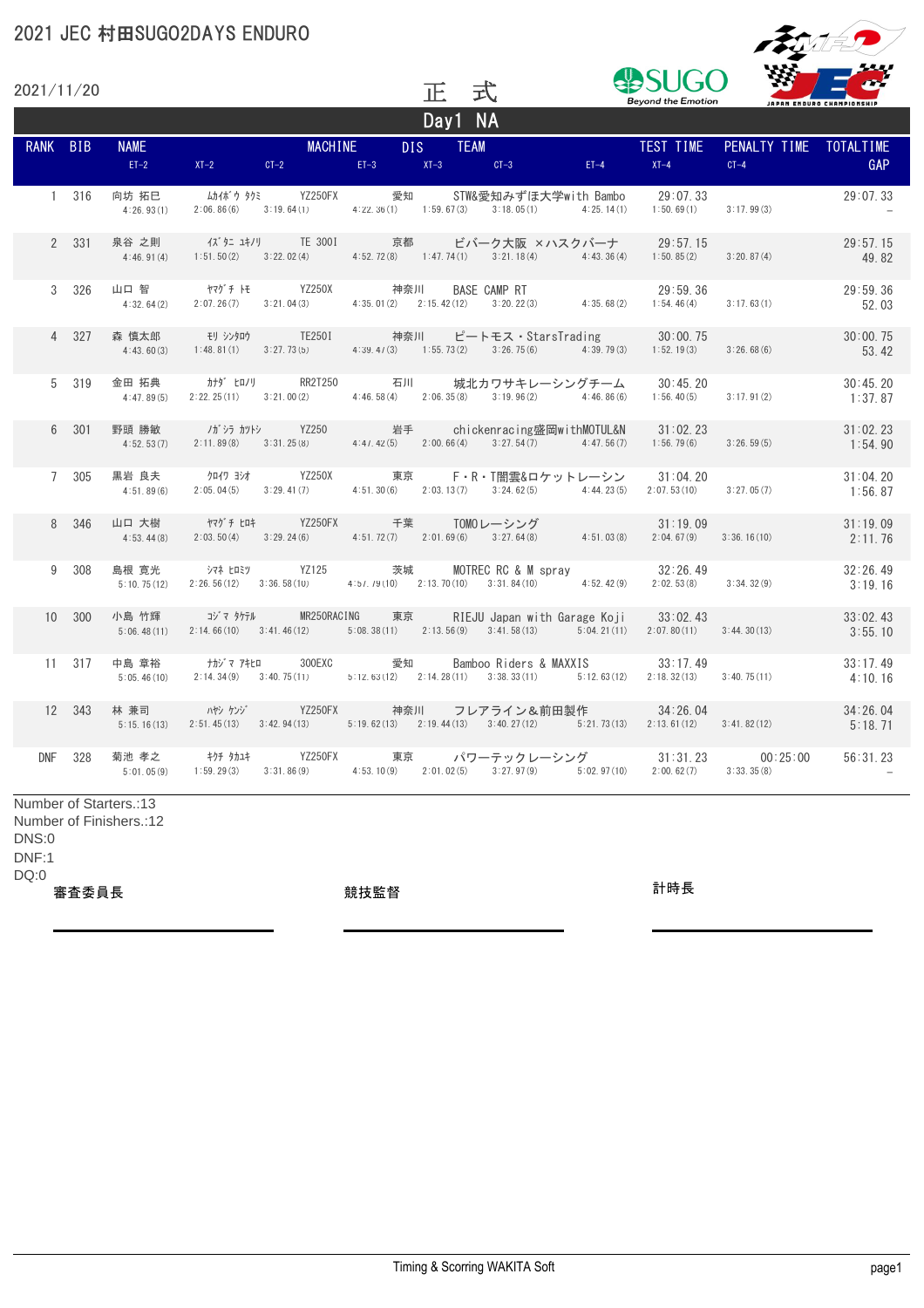

| 2021/11/20 |        |  |                                                | 正       | 式 |                                                                                                                                                                                                             | <b>Beyond the Emotion</b> |                                                                                                                                                                                                              | JAPAN ENDURO CHAMPIONSHIP |
|------------|--------|--|------------------------------------------------|---------|---|-------------------------------------------------------------------------------------------------------------------------------------------------------------------------------------------------------------|---------------------------|--------------------------------------------------------------------------------------------------------------------------------------------------------------------------------------------------------------|---------------------------|
| RANK BIB   |        |  |                                                | Day1 NB |   | NAME<br>ET-2 $XT-2$ $CT-2$ $CT-3$ $T-3$ $T-3$ $T-3$ $T-3$ $T-4$ $T-4$ $T-4$                                                                                                                                 |                           | PENALTY TIME TOTALTIME<br>$CT-4$                                                                                                                                                                             | <b>GAP</b>                |
|            |        |  | 1 570 高橋 吟     タカハシ ギン   EC250   山形 Team月曜会IRC |         |   |                                                                                                                                                                                                             |                           | 3:12.73(1)                                                                                                                                                                                                   | 29:02.31                  |
|            |        |  |                                                |         |   | 2 481 山本 礼人 † すモト アヤト EC300 愛知 BIVOUAC with RG3RACING 29:45.24<br>4:48.66(3) 1:50.78(1) 3:21.05(2) 4:46.53(2) 1:44.63(1) 3:20.32(2) 4:46.94(4) 1:46.29(1) 3:20.04(2)                                        |                           |                                                                                                                                                                                                              | 29:45.24<br>42.93         |
|            |        |  |                                                |         |   | 3 412 馬庭 隼人 マニワ ハヤト YZ250FX 神奈川 リッジサイクル<br>4:44.44(2) 2:05.79(9) 3:24.39(3) 4:40.10(1) 2:17.02(16) 3:26.41(4) 4:44.88(3)                                                                                    |                           | 30:49.17<br>$2:01.41(8)$ $3:24.73(3)$                                                                                                                                                                        | 30:49.17<br>1:46.86       |
|            |        |  |                                                |         |   | 4 500 東山 明彦 とガシヤマ アキヒコ YZ125X 宮城 TEAM 510 ★ Hi-SPEED DIRT 31:20.61<br>4:53.91(5) 2:01.07(4) 3:29.27(5) 4:50.47(4) 2:13.31(13) 3:31.52(10) 4:50.84(6) 2:01.00(6) 3:29.22(7)                                  |                           |                                                                                                                                                                                                              | 31:20.61<br>2:18.30       |
|            |        |  |                                                |         |   | 5 518 鈴木 啓太     スズキ ケイタ       YZ125X      静岡     ユーカリズム                31:39 19<br>5:01.63(12)   2:03.45(6)   3:31.24(8)     4:50.61(5)   2:26.50(29)   3:28.76(5)     4:52.09(7)   1:57.18(5)   3:27.73(5) |                           |                                                                                                                                                                                                              | 31:39.19<br>2:36.88       |
|            |        |  |                                                |         |   |                                                                                                                                                                                                             |                           | 6 400 杉原 幸信    スギハラ ユキノブ   150EXC     新潟    TEAM_RABBIT              31:44.70<br>4:59.57(8)  2:09.66(11)  3:32.36(10)   4:54.54(7)  2:17.91(19)  3:30.22(7)    4:48.63(5)  2:04.32(12)   3:27.49(4)          | 31:44.70<br>2:42.39       |
|            |        |  |                                                |         |   | 7 523 臼井 − ウスイ ハジメ 125XC-W 岐阜 寿&KTM東海 with MAXXIS 32:02.42<br>5:02.52(15) 2:12.74(12) 3:32.75(12) 4:54.16(6) 2:20.90(24) 3:29.65(6) 4:56.21(9) 2:03.82(11) 3:29.67(8)                                       |                           |                                                                                                                                                                                                              | 32:02.42<br>3:00.11       |
|            |        |  |                                                |         |   |                                                                                                                                                                                                             |                           | 8 468  杉村 晋吾    スギ゙ムラ シンゴ    EC250F      大阪    BIVOUAC with RG3RACING      32:06.97<br>4:54.96(6)  2:19.11(17)  3:32.28(9)    4:58.30(8)  2:20.01(23)  3:31.64(11)   4:58.10(10)  2:02.81(9)   3:29.76(9)    | 32:06.97<br>3:04.66       |
|            | 9 416  |  |                                                |         |   | 島田 優      シマダ ユウ       YZ125       東京    PITシマユウ               32:18.17<br>5:02.24(14)   2:07.98(10)   3:32.62(11)   4:59.24(10)   2:23.98(27)   3:34.47(14)    5:03.62(18)   2:01.39(7)   3:32.63(14)      |                           | 32:18.17                                                                                                                                                                                                     | 32:18.17<br>3:15.86       |
|            | 10 480 |  |                                                |         |   | 野城 良浩    /シロ ヨシヒロ    YZ250FX    埼玉   釜石S.S.F With Chicken Racin   32:18.95<br>$5:10.14(21)$ $2:14.40(14)$ $3:41.19(21)$ $4:59.13(9)$ $2:05.45(5)$ $3:36.85(19)$ $4:52.24(8)$ $2:05.52(13)$ $3:34.03(15)$    |                           |                                                                                                                                                                                                              | 32:18.95<br>3:16.64       |
|            |        |  |                                                |         |   | 11 545 寺久保 勇 テラクボュウ YZ125 埼玉 PITシマユウ 32:29.66 32:29.66<br>4:59.25(7) 2:29.56(23) 3:37.17(15) 5:13.69(28) 2:03.17(4) 3:36.11(17) 4:58.76(11) 1:55.84(3) 3:36.11(18)                                          |                           | 32:29.66                                                                                                                                                                                                     | 32:29.66<br>3:27.35       |
|            |        |  |                                                |         |   |                                                                                                                                                                                                             |                           |                                                                                                                                                                                                              | 32:30.25<br>3:27.94       |
|            |        |  |                                                |         |   | 13 516 小村 徹也 コムラ テッヤ KX250SE 山梨 PITシマユウ<br>5:11.54 (23) 2:49.02 (34) 3:33.77 (14) 5:04.40 (16) 2:10.07 (10) 3:31.03 (8) 5:01.62 (14) 2:03.73 (10) 3:32.32 (13)                                              | 32:57.50                  |                                                                                                                                                                                                              | 32:57.50<br>3:55.19       |
|            | 14 580 |  |                                                |         |   |                                                                                                                                                                                                             |                           | 5:08.23(18) 2:23.00(20) 3:41.21(22) 5:07.58(19) 2:21.07(25) 3:33.32(13) 5:02.13(16) 2:08.08(14) 3:36.03(17)                                                                                                  | 33:00.65<br>3:58.34       |
|            | 15 415 |  |                                                |         |   | 5:00.17(9) 2:03.50(7) 3:37.65(16) 5:00.05(12) 2:09.14(8) 3:37.35(20) 5:02.12(15) 2:50.26(37) 3:42.69(25)                                                                                                    |                           | 玉木 康成     タマキ ヤスナリ     250EXC-F     群馬     チームワーロック with LUBIRD    33:02.93                                                                                                                                  | 33:02.93<br>4:00.62       |
|            | 16 498 |  |                                                |         |   | 小池 弘志    14ケ Łロシ      X-TRAINER 250  群馬    3k  Racing                33:04.37<br>5:20.22(32)  2:02.39(5)  3:41.34(24)    5:13.53(27)  2:08.63(7)  3:35.07(16)    5:07.32(21)  2:15.21(25)  3:40.66(21)      |                           |                                                                                                                                                                                                              | 33:04.37<br>4:02.06       |
|            | 17 435 |  |                                                |         |   |                                                                                                                                                                                                             |                           | 円井 隆仁     "¼ライ タカヒト     300EXC      茨城    F•R•T闇雲               33:12.35<br>5:11.54(23)  2:18.19(15)  3:42.25(25)    5:12.82(25)  2:11.09(12)  3:38.71(21)    5:09.09(22)  2:10.76(17)  3:37.90(20)          | 33:12.35<br>4:10.04       |
|            | 18 510 |  |                                                |         |   | $5:02.63(16)$ $3:30.87(43)$ $3:32.88(13)$ $5:05.32(17)$ $2:18.99(21)$ $3:32.65(12)$ $5:03.27(17)$ $2:14.99(24)$ $3:32.31(12)$                                                                               |                           | 宮本 和義     ミヤモト カズヨシ     FE250       神奈川   Husqvarna川崎中央 カミナリー   33:53.91                                                                                                                                     | 33:53.91<br>4:51.60       |
|            |        |  |                                                |         |   |                                                                                                                                                                                                             |                           | 19 578 遠藤 智基     エンドゥトモキ    CRF250RX     宮城    MOTOCOWBELL—RT            33:55.03<br>5:01.67(13)  3:07.43(39)  3:43.05(28)    5:03.59(14)  2:28.07(30)  3:36.68(18)    5:04.51(19)  2:13.83(21)  3:36.20(19) | 33:55.03<br>4:52.72       |
|            |        |  |                                                |         |   | 20 577 坂下 智昭 サカシタ トモアキ KX250FX 埼玉 チームワーロック with LUBIRD 33:59.75<br>5:04.48(17) 2:38.08(29) 3:41.26(23) 5:06.47(18) 2:18.15(20) 3:58.18(42) 5:12.60(29) 2:16.55(27) 3:43.98(28)                              |                           |                                                                                                                                                                                                              | 33:59.75<br>4:57.44       |
|            |        |  |                                                |         |   |                                                                                                                                                                                                             |                           | 21 403 齊藤 勲      サイトウ イサオ      TE2501      神奈川   カミナリ一門              34:00.25<br>5:08.77(19) 2:25.31(21) 3:43.02(27)   5:12.72(24) 2:15.21(14) 3:41.94(26)    5:14.90(33) 2:35.63(34) 3:42.75(27)            | 34:00.25<br>4:57.94       |
|            | 22 404 |  |                                                |         |   | 畑中 俊昭     ハタナカ トシアキ     YZ250FX    宮城    チームJOK              34:02.17<br>5:13.18(26)  2:30.39(24)  3:38.83(17)    5:11.81(23)  2:47.89(37)  3:39.53(22)    5:11.45(24)  2:13.96(22)  3:35.13(16)            |                           | 34:02.17                                                                                                                                                                                                     | 34:02.17<br>4:59.86       |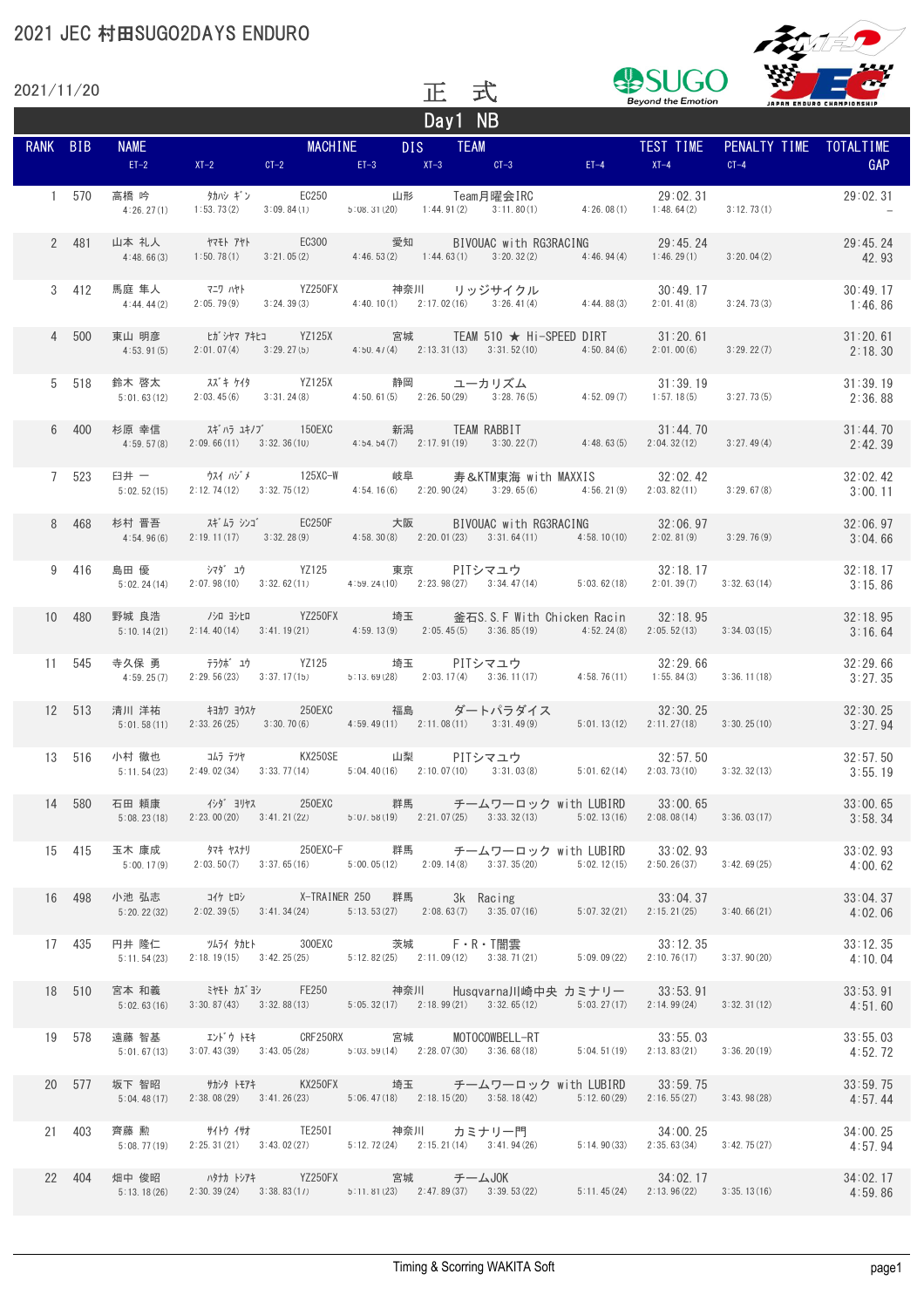

| 2021/11/20 |        |             |                                           | 正       | 式                                                                                                                                                                                                      | <b>Beyond the Emotion</b> | JAPAN ENDURO CHAMPIONSHIP                                                                                                                                                                                                   |                      |
|------------|--------|-------------|-------------------------------------------|---------|--------------------------------------------------------------------------------------------------------------------------------------------------------------------------------------------------------|---------------------------|-----------------------------------------------------------------------------------------------------------------------------------------------------------------------------------------------------------------------------|----------------------|
| RANK BIB   |        |             |                                           | Day1 NB | NAME<br>ET-2 XT-2 CT-2 ET-3 XT-3 CT-3 ET-4 XT-4<br>ET-2 XT-2 CT-2 ET-3 XT-3 CT-3 ET-4 XT-4                                                                                                             |                           | PENALTY TIME TOTALTIME<br>$CT-4$                                                                                                                                                                                            | GAP                  |
|            | 23 428 |             |                                           |         |                                                                                                                                                                                                        |                           | $5:13.61(30)$ $2:18.32(29)$ $3:46.37(32)$                                                                                                                                                                                   | 34:05.57<br>5:03.26  |
|            | 24 406 |             |                                           |         |                                                                                                                                                                                                        |                           | 鈴木 海斗    スズキ カイト      KX250SE     千葉    成田MXP                34:16.61<br>5:16.04(29)  2:33.30(26)  3:45.61(32)    5:27.77(39)  2:17.02(16)  3:43.12(28)    5:18.50(36)  2:09.38(15)  3:45.87(31)                            | 34:16.61<br>5:14.30  |
|            |        |             |                                           |         |                                                                                                                                                                                                        |                           |                                                                                                                                                                                                                             | 5:16.30              |
|            | 26 530 |             |                                           |         | 関 一政     セキ カズマサ     FE250       埼玉    ちーむ「はだエプ」          34:23.85<br>5:13.16(25)  2:27.72(22)  3:45.13(31)    5:11.54(22)  2:42.54(34)  3:42.12(27)    5:19.14(37)  2:19.79(30)  3:42.71(26)          |                           |                                                                                                                                                                                                                             | 34:23.85<br>5:21.54  |
|            | 27 427 |             |                                           |         | 小舘 康人    コダテ ヤスヒト    YZ250FX     東京    パワーテックレーシング SLEE   34:26.22<br>5:16.36(30) 2:13.71(13) 3:50.77(39) 5:15.31(31) 2:44.10(35) 3:49.13(36) 5:13.65(31) 2:12.12(19) 3:51.07(38)                      |                           |                                                                                                                                                                                                                             | 34:26.22<br>5:23.91  |
|            | 28 421 |             |                                           |         | 大竹 将之     材外 7サ1キ    SEF-R250     東京    TEAM_REDHRIZON             34:30.23<br>5:22.72(37)  2:18.31(16)  3:47.43(33)    b:19.98(32)  2:19.08(22)  3:45.86(34)    5:17.76(34)  2:36.51(36)  3:42.58(23) |                           |                                                                                                                                                                                                                             | 34:30.23<br>5:27.92  |
|            | 29 440 |             |                                           |         | 5:25.98 (38) 2:42.22 (33) 3:50.46 (38) 5:20.59 (34) 2:17.13 (18) 3:43.95 (30) 5:18.36 (35) 2:14.97 (23) 3:47.41 (35)                                                                                   |                           |                                                                                                                                                                                                                             | 34:41.07<br>5:38.76  |
|            | 30 441 |             |                                           |         |                                                                                                                                                                                                        |                           |                                                                                                                                                                                                                             | 34:58.02<br>5:55.71  |
|            | 31 534 |             |                                           |         | 5:15.56(28) 2:40.06(31) 3:47.81(34) 5:27.10(38) 2:15.28(15) 3:44.81(31) 5:12.31(28) 2:56.87(39) 3:46.44(33)                                                                                            |                           |                                                                                                                                                                                                                             | 35:06.24<br>6:03.93  |
|            | 32 503 | 5:20.63(34) | 浦上 雅俊     ウラガミ マサトシ    YZ250FX     埼玉     |         | カラガミマサトシ YZ250FX 埼玉 NAGmotors 35:09.03<br>2:59.29(37) 3:48.21(36) 5:22.70(35) 2:23.54(26) 3:46.01(35) 5:24.27(40) 2:16.51(26) 3:47.87(36)                                                              |                           |                                                                                                                                                                                                                             | 35:09.03<br>6:06.72  |
|            | 33 569 |             |                                           |         | 高見 智代     タカミ トモヨ     YZ125X     北海道   高見道                35:19. 35<br>5:21.28(36)  2:34.03(27)  3:47.86(35)    5:14.07(29)  2:39.49(33)  3:45.76(33)    5:14.59(32)  2:56.47(38)  3:45.80(30)         |                           | 35:19.35                                                                                                                                                                                                                    | 35:19.35<br>6:17.04  |
|            |        | 4:50.89(4)  |                                           |         |                                                                                                                                                                                                        |                           | 34 465 山本 嵩大 → ヤモト タカヒロ → YZ250FX 静岡 → BambooRiders & OfficeSTEP → 30:32.16 → 00:06:00<br>$2:00.60(3)$ $3:25.21(4)$ $4:47.66(3)$ $1:55.62(3)$ $3:24.98(3)$ $4:42.62(2)$ $1:56.70(4)$ $3:27.88(6)$                           | 36:32.16<br>7:29.85  |
|            |        |             | 35 457 吉荒 輝明 ヨシアラ テルアキ CRF250RX 新潟 TEAM正春 |         |                                                                                                                                                                                                        |                           | 7  吉荒 輝明     ヨシアラ テルアキ     CRF250RX     新潟    TEAM正春                37:05.37               37:05.37<br>5:41.32(42)  3:09.28(40)  3:54.09(42)    5:39.69(41)  2:48.38(38)  3:53.66(40)    5:41.18(42)  2:26.14(32)  3:51.63( |                      |
|            | 36 535 |             |                                           |         | 石井 淳哉 インイ ジュンヤ YZ250FX 富山 YSP富山&WRパワーレーシング 38:22.62<br>5:32.05(41) 3:25.48(42) 3:53.12(41) 5:33.82(40) 3:17.62(44) 3:52.64(39) 5:32.39(41) 3:21.34(43) 3:54.16(40)                                     |                           |                                                                                                                                                                                                                             | 38:22.62<br>9:20.31  |
|            | 37 494 |             |                                           |         |                                                                                                                                                                                                        |                           | 阿部 俊樹    7ベートンキ      RR2T250     群馬    ウブカタジャパン            38:41.19<br>5:44.61(44)  3:00.60(38)  4:05.28(43)   5:54.75(45)  2:48.91(39)  4:01.88(43)   5:51.09(44)  3:04.17(40)  4:09.90(44)                                | 38:41.19<br>9:38.88  |
|            | 38 515 |             |                                           |         |                                                                                                                                                                                                        |                           | 池田 直邦 イケダ ナオクニ YZ250X 埼玉 白井HEDトライアル部 PITシマ 37:33.33 00:02:00<br>5:30.11(40) 2:40.92(32) 3:51.21(40) 5:49.01(42) 4:02.76(45) 3:56.48(41) 5:19.94(38) 2:35.77(35) 3:47.13(34)                                                 | 39:33.33<br>10:31.02 |
|            | 39 492 |             |                                           |         | 5:29.34 (39) 4:26.69 (45) 3:44.31 (30) 5:14.60 (30) 3:07.54 (43) 3:43.21 (29) 5:12.22 (27) 3:15.54 (41) 3:42.62 (24)                                                                                   |                           | 島崎 千恵    シマザキ チェ     150EXC     東京    73QUALITY鈴木オートALL-ONE    37:56.07     00:02:00                                                                                                                                        | 39:56.07<br>10:53.76 |
|            | 40 533 |             |                                           |         | 森田 一也    モリタ カズヤ     YZ250FX     群馬    チームワーロック with LUBIRD   40:33.94<br>5:42.50(43) 2:57.36(36) 4:13.32(46) 6:17.48(46) 2:55.38(40) 4:12.91(46) 5:43.36(43) 4:15.21(46) 4:16.42(45)                  |                           |                                                                                                                                                                                                                             | 40:33.94<br>11:31.63 |
|            | 41 445 |             |                                           |         |                                                                                                                                                                                                        |                           | 小櫛 太一    オグシ タイチ     250EXC-F    静岡    TEAM RABBIT               40:36. 81<br>6:08.11(46)  3:57.27(44)  4:13.31(45)    5:51.62(43)  2:59.45(41)  4:08.37(45)    5:53.34(45)  3:17.75(42)  4:07.59(43)                       | 40:36.81<br>11:34.50 |
|            | 42 531 |             |                                           |         | 木村 高士 キムラ タカシ 250EXC 千葉 ぷちぱんレーシング - 41:59.60<br>5: 47, 64(45) 3: 22, 43(41) 4: 05, 48(44) 5: 53, 45(44) 5: 25, 38(46) 4: 04, 85(44) 5: 56, 33(46) 3: 21, 88(44) 4: 02, 16(42)                          |                           |                                                                                                                                                                                                                             | 41:59.60<br>12:57.29 |
|            | 43 460 |             |                                           |         |                                                                                                                                                                                                        |                           | 前田 俊宏    マエダ トシヒロ    RR2T250     神奈川   ウブカタジャパン           42:05.29<br>5:09.25(20)  10:43.92(46)  3:40.30(20)   5:13.28(26)  2:29.86(31)  3:41.11(25)   5:12.17(25)  2:13.03(20)  3:42.37(22)                                | 42:05.29<br>13:02.98 |
|            | T0 444 |             |                                           |         | 小牧 利章    コマキ トシアキ     TE1501      東京    カミナリ一門<br>5:20.28(33)  2:49.28(35)  3:48.74(37)   5:23.62(37)  3:04.04(42)  3:52.40(38)    5:22.72(39)  2:34.20(33)  3:44.97(29)                               |                           |                                                                                                                                                                                                                             | 36:00.25             |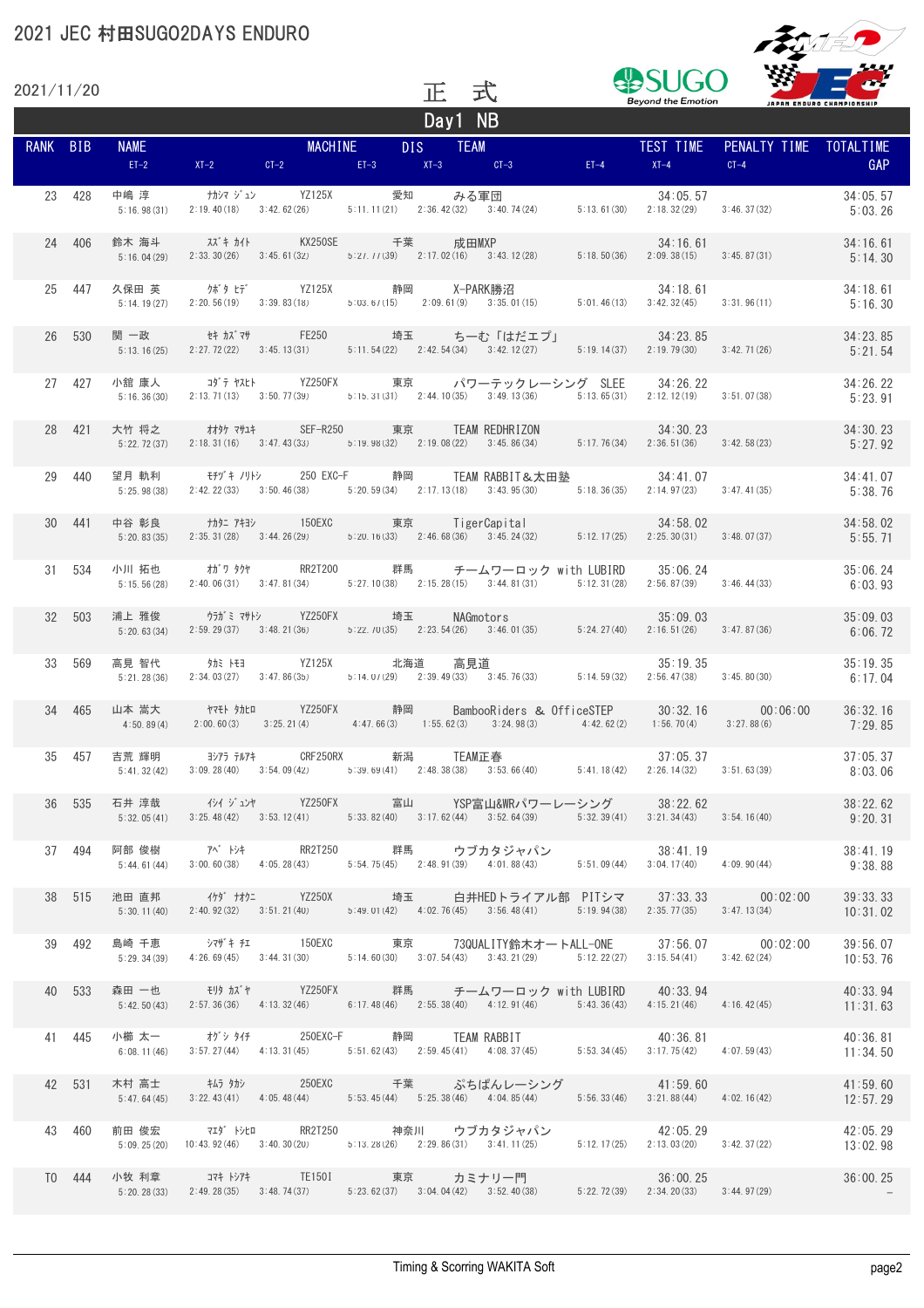

|             | 2021/11/20 |                        |                         |                             |             | 正                 | 式                                 |             | 79<br>æf<br>1 J I J I<br><b>Beyond the Emotion</b><br>JAPAN ENDURO CHAMPIONSHIP |                         |                         |
|-------------|------------|------------------------|-------------------------|-----------------------------|-------------|-------------------|-----------------------------------|-------------|---------------------------------------------------------------------------------|-------------------------|-------------------------|
|             |            |                        |                         |                             |             |                   | Day1 NB                           |             |                                                                                 |                         |                         |
| <b>RANK</b> | <b>BIB</b> | <b>NAME</b><br>$ET-2$  | $XT-2$                  | <b>MACHINE</b><br>$CT-2$    | $ET-3$      | DIS.<br>$XT-3$    | <b>TEAM</b><br>$CT-3$             | $ET-4$      | TEST TIME<br>$XT-4$                                                             | PENALTY TIME<br>$CT-4$  | <b>TOTALTIME</b><br>GAP |
| <b>DNF</b>  | 474        | 藤木 一真<br>5:11.35(22)   | フジキ カズマ<br>2:39.23(30)  | YZ125X<br>3:39.98(19)       | 5:22.86(36) | 熊本<br>2:25.72(28) | 御所オートランド&Dune☆moto<br>3:40.18(23) | 5:06.23(20) | 34:21.75<br>2:17.87(28)                                                         | 00:12:00<br>3:58.33(41) | 46:21.75                |
| <b>DNF</b>  | 509        | 宮本 孝之<br>5:00.58(10)   | ミヤモト タカユキ<br>2:04.09(8) | <b>YZ250X</b><br>3:30.80(7) | 5:02.62(13) | 茨城<br>2:06.77(6)  | シンコウパークRT<br>3:50.72(37)          | 5:10.35(23) | 28:56.49<br>2:10.56(16)                                                         |                         | 28:56.49                |
| <b>DNS</b>  | 563        | 梶 慎一朗                  | か゛ シンイチロウ               | KX250                       |             | 北海道               | <b>TEAM JUDGEMENT</b>             |             |                                                                                 |                         |                         |
| <b>DNS</b>  | 579        | 松田 直也                  | 7")" +++                | 150EXC                      |             | 群馬                | チームワーロック with LUBIRD              |             |                                                                                 |                         |                         |
|             |            | Number of Starters.:46 |                         |                             |             |                   |                                   |             |                                                                                 |                         |                         |

Number of Finishers.:43 DNS:2 DNF:2 DQ:0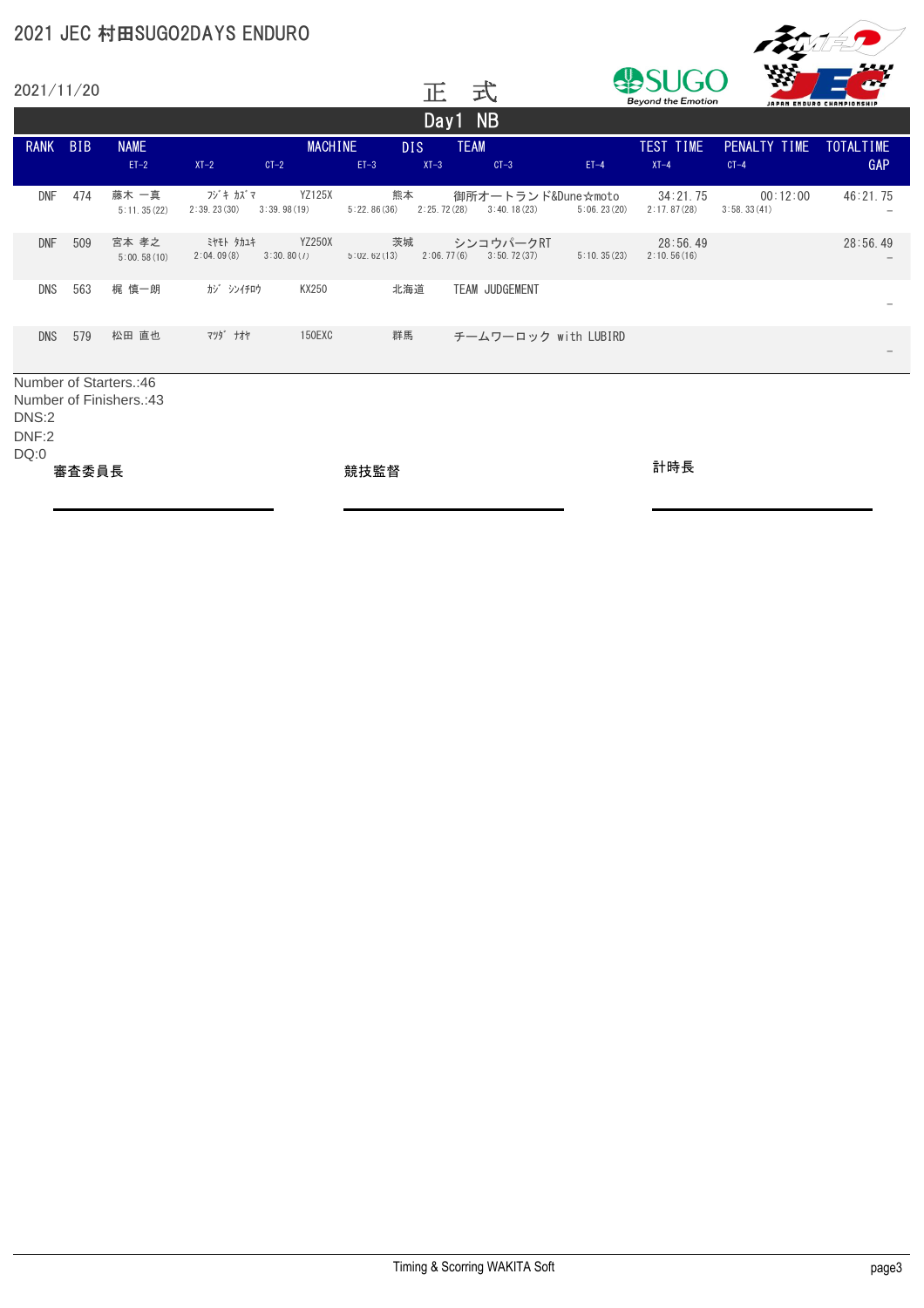

| 2021/11/20             |            |                        |                       |                             | YУ<br>ハハハ<br>式<br>正<br><b>Beyond the Emotion</b><br>JAPAN ENDURO CHAMPIONSHIP |                       |                                      |            | m                      |                        |                         |
|------------------------|------------|------------------------|-----------------------|-----------------------------|-------------------------------------------------------------------------------|-----------------------|--------------------------------------|------------|------------------------|------------------------|-------------------------|
|                        |            |                        |                       |                             |                                                                               | Day1 ウィメンズ            |                                      |            |                        |                        |                         |
| <b>RANK</b>            | <b>BIB</b> | <b>NAME</b><br>$ET-2$  | $XT-2$                | <b>MACHINE</b><br>$CT-2$    | DIS.<br>$ET-3$                                                                | <b>TEAM</b><br>$XT-3$ | $CT-3$                               | $ET-4$     | TEST TIME<br>$XT-4$    | PENALTY TIME<br>$CT-4$ | <b>TOTALTIME</b><br>GAP |
|                        | 202        | 太田 晴美<br>5:24.08(2)    | オオタ ハルミ<br>3:51.15(3) | YZ125<br>3:46.10(1)         | 静岡<br>5:17.31(1)                                                              | 2:20.45(1)            | アクションレーシング<br>3:52.26(2)             | 5:44.38(2) | 36:36.19<br>2:33.52(1) | 3:46.94(1)             | 36:36.19                |
| $\overline{2}$         | 204        | 保坂 明日那<br>5:20.63(1)   | ホサカ アスナ<br>3:01.86(1) | KX100<br>3:52.48(2)         | 千葉<br>5:25.86(2)                                                              | 3:00.25(3)            | ビバーク大阪withRG3Racing&CG<br>3:48,46(1) | 5:21.39(1) | 37:34.28<br>3:48.43(3) | 3:54.92(2)             | 37:34.28<br>58.09       |
| 3                      | 203        | 和田 綾子<br>6:37,00(3)    | ワダ゛アヤコ<br>3:03.71(2)  | <b>YZ125X</b><br>4:28.97(3) | 千葉<br>6:21.13(3)                                                              | 2:45.59(2)            | 和田屋src<br>4:25.25(3)                 | 6:24.16(3) | 41:26.66<br>2:56.47(2) | 4:24.38(3)             | 41:26.66<br>4:50.47     |
| Number of Starters.: 3 |            | Number of Finishers.:3 |                       |                             |                                                                               |                       |                                      |            |                        |                        |                         |

Number of Finishers.:3 DNS:0 DNF:0

DQ:0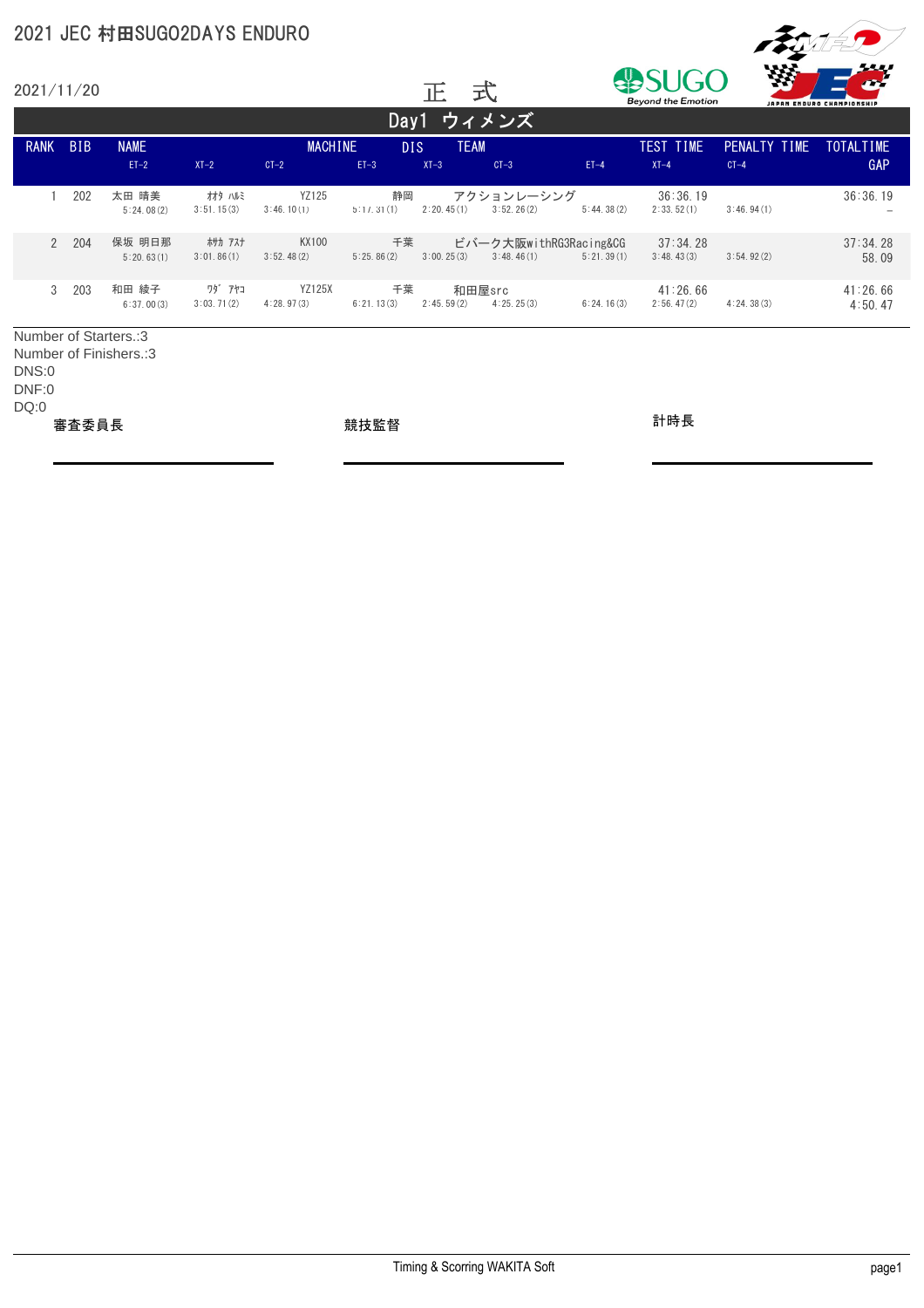

| 2021/11/20                                      |            |                        |                        |                          |                  | 止                    | 式                          | <b>TAY</b><br>æf<br>すいし<br><b>Beyond the Emotion</b><br>JAPAN ENDURO CHAMPIONSHIP |                        |                        |                  |
|-------------------------------------------------|------------|------------------------|------------------------|--------------------------|------------------|----------------------|----------------------------|-----------------------------------------------------------------------------------|------------------------|------------------------|------------------|
|                                                 |            |                        |                        |                          |                  | Day1                 | ジュニア                       |                                                                                   |                        |                        |                  |
| <b>RANK</b>                                     | <b>BIB</b> | <b>NAME</b><br>$ET-2$  | $XT-2$                 | <b>MACHINE</b><br>$CT-2$ | $ET-3$           | <b>DIS</b><br>$XT-3$ | <b>TEAM</b><br>$CT-3$      | $ET-4$                                                                            | TEST TIME<br>$XT-4$    | PENALTY TIME<br>$CT-4$ | TOTALTIME<br>GAP |
|                                                 | 801        | 楠原 歩<br>4:57.09(1)     | クスハラ アユム<br>2:51.10(1) | 85SX<br>3:36.00(1)       | 三重<br>5:04.09(1) | KTM<br>2:52.68(1)    | TOKAI RACING<br>3:29.63(1) | 4:47.98(1)                                                                        | 33:25.71<br>2:20.37(1) | 3:26.77(1)             | 33:25.71         |
| Number of Starters.:1<br>DNS:0<br>DNF:0<br>DQ:0 | 審査委員長      | Number of Finishers.:1 |                        |                          | 競技監督             |                      |                            |                                                                                   | 計時長                    |                        |                  |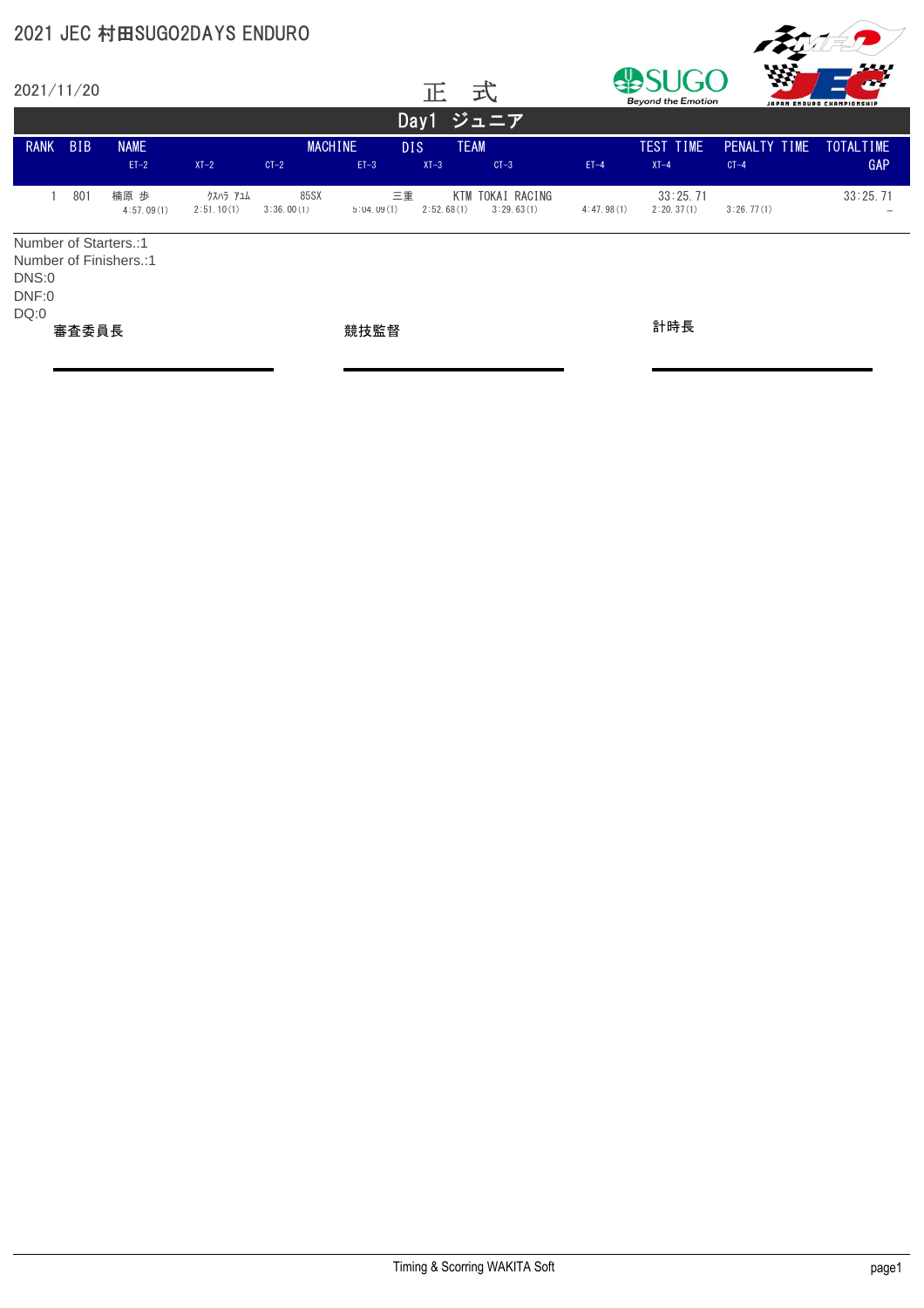

| 2021/11/20  |                       |                       |                         |                             |            | 正                | 式                             |            | <b>Beyond the Emotion</b> | Wó                     | JAPAN ENDURO CHAMPIONSHIP |  |
|-------------|-----------------------|-----------------------|-------------------------|-----------------------------|------------|------------------|-------------------------------|------------|---------------------------|------------------------|---------------------------|--|
|             |                       |                       |                         |                             |            |                  | Day1 承認B                      |            |                           |                        |                           |  |
| <b>RANK</b> | <b>BIB</b>            | <b>NAME</b><br>$ET-2$ | $XT-2$                  | <b>MACHINE</b><br>$CT-2$    | $ET-3$     | DIS.<br>$XT-3$   | <b>TEAM</b><br>$CT-3$         | $ET-4$     | TEST TIME<br>$XT-4$       | PENALTY TIME<br>$CT-4$ | TOTALTIME<br>GAP          |  |
|             | 625                   | 渡會 いづみ<br>6:27.31(3)  | ワタライ イヅ ミ<br>6:10.89(3) | KX125<br>5:12.21(3)         | 6:47.89(3) | 千葉<br>7:31.84(2) | Rise&Ride&成田MXP<br>4:33.84(1) | 7:00.59(1) | 55:00.66<br>6:35.23(1)    | 00:29:00<br>4:40.86(1) | 1:24:00.66                |  |
| <b>DNF</b>  | 612                   | 島貫章<br>5:32.44(1)     | シマヌキ アキラ<br>2:18.66(1)  | <b>YZ250X</b><br>3:45.46(1) | 5:25.56(1) | 宮城<br>2:23.23(1) | チキンレーシング<br>7:49.96(2)        | with MOTUL | 27:15.31                  |                        | 27:15.31                  |  |
| <b>DNF</b>  | 624                   | 能都 達雄<br>6:08.11(2)   | ノツ タツオ<br>5:04.47(2)    | X-TRAINER250<br>4:23.80(2)  | 6:30.68(2) | 神奈川              | ウブカタジャパン                      |            | 22:07.06                  |                        | 22:07.06                  |  |
| <b>DNF</b>  | 606                   | 濱﨑 伸一朗                | ハマサキ シンイチロウ             | <b>YZ125X</b>               | 石川         |                  | KAWAKITA<br>RACING            |            |                           |                        |                           |  |
|             | Number of Starters.:4 |                       |                         |                             |            |                  |                               |            |                           |                        |                           |  |

Number of Finishers.:1 DNS:0 DNF:3

DQ:0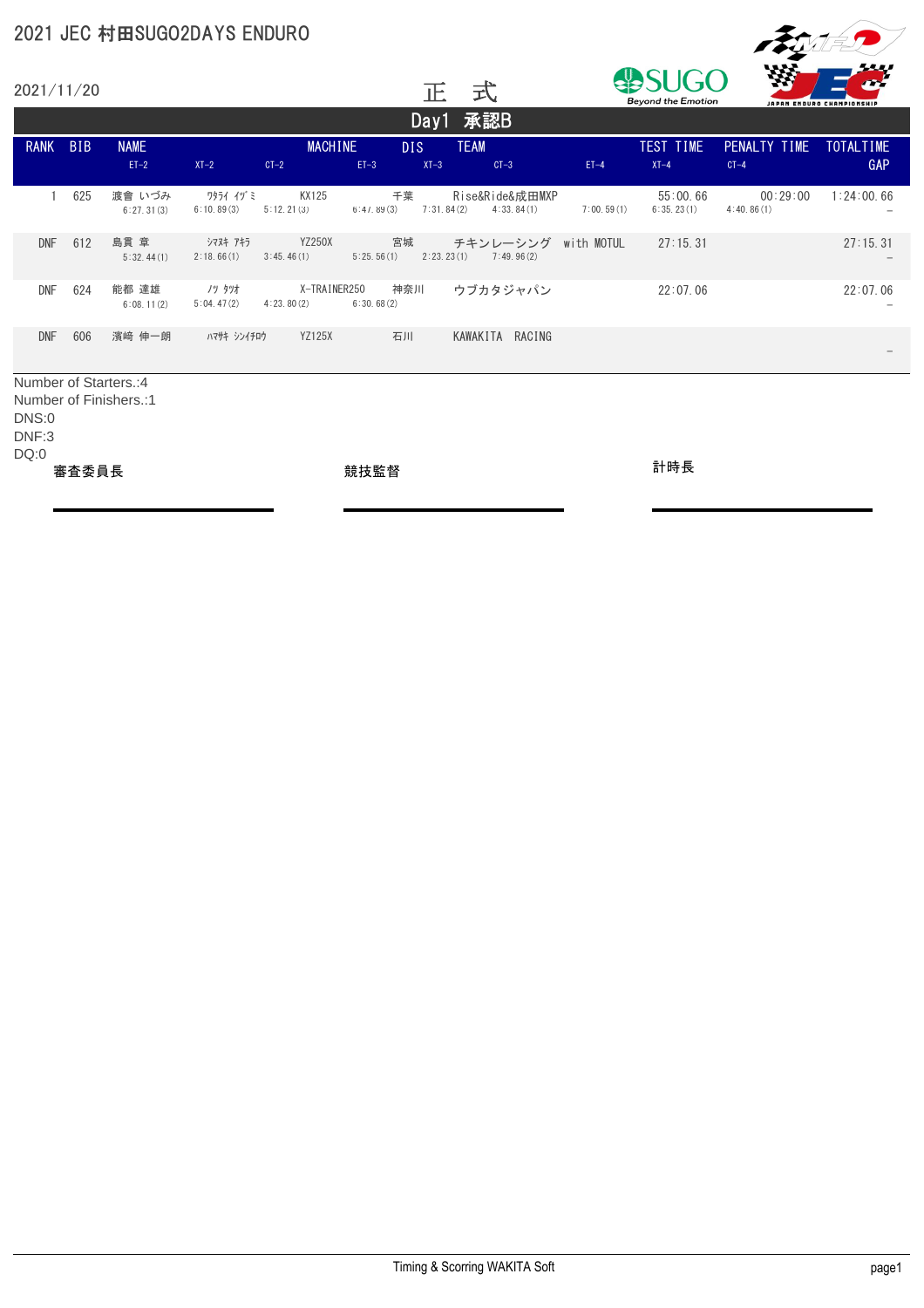|                                                        |            |                        | 2021 JEC 村田SUGO2DAYS ENDURO |                          |                  |                                |            |                           |                                   |                           |
|--------------------------------------------------------|------------|------------------------|-----------------------------|--------------------------|------------------|--------------------------------|------------|---------------------------|-----------------------------------|---------------------------|
| 2021/11/20                                             |            |                        |                             |                          |                  | 式<br>正                         |            | <b>Beyond the Emotion</b> |                                   | JAPAN ENDURO CHAMPIONSHIP |
|                                                        |            |                        |                             |                          |                  | Day1 承認C                       |            |                           |                                   |                           |
| <b>RANK</b>                                            | <b>BIB</b> | <b>NAME</b><br>$ET-2$  | $CT-2$                      | <b>MACHINE</b><br>$ET-3$ | DIS.<br>$CT-3$   | <b>TEAM</b><br>$ET-4$          | $CT-4$     | TEST TIME                 | PENALTY TIME<br><b>BONUS TIME</b> | <b>TOTALTIME</b><br>GAP   |
|                                                        | 719        | 渡邊 一信<br>6:04.59(1)    | ワタナヘ゛カツノフ゛<br>4:19.50(1)    | CRF20<br>6:08.67(1)      | 宮城<br>4:17.11(1) | HTS with NAstyle<br>6:20.64(1) | 4:33.43(2) | 31:43.94                  |                                   | 31:43.94                  |
| $\overline{2}$                                         | 722        | 高橋 承嗣<br>6:46.26(3)    | タカハシ ショウジ<br>4:30.96(2)     | TE2501<br>6:48.17(2)     | 東京<br>4:26.97(2) | 7:04.68(2)                     | 4:29.70(1) | 34:06.74                  | 00:03:00                          | 37:06.74<br>5:22.80       |
| <b>DNF</b>                                             | 720        | 矢野 司<br>6:06.71(2)     | ヤノ ツカサ                      | <b>SURRON</b>            | 北海道              | <b>EBMX</b>                    |            | 6:06.71                   |                                   | 6:06.71                   |
| Number of Starters.:3<br><b>DNS:0</b><br>DNF:1<br>DQ:0 |            | Number of Finishers.:2 |                             |                          |                  |                                |            |                           |                                   |                           |
|                                                        | 審査委員長      |                        |                             |                          | 競技監督             |                                |            | 計時長                       |                                   |                           |